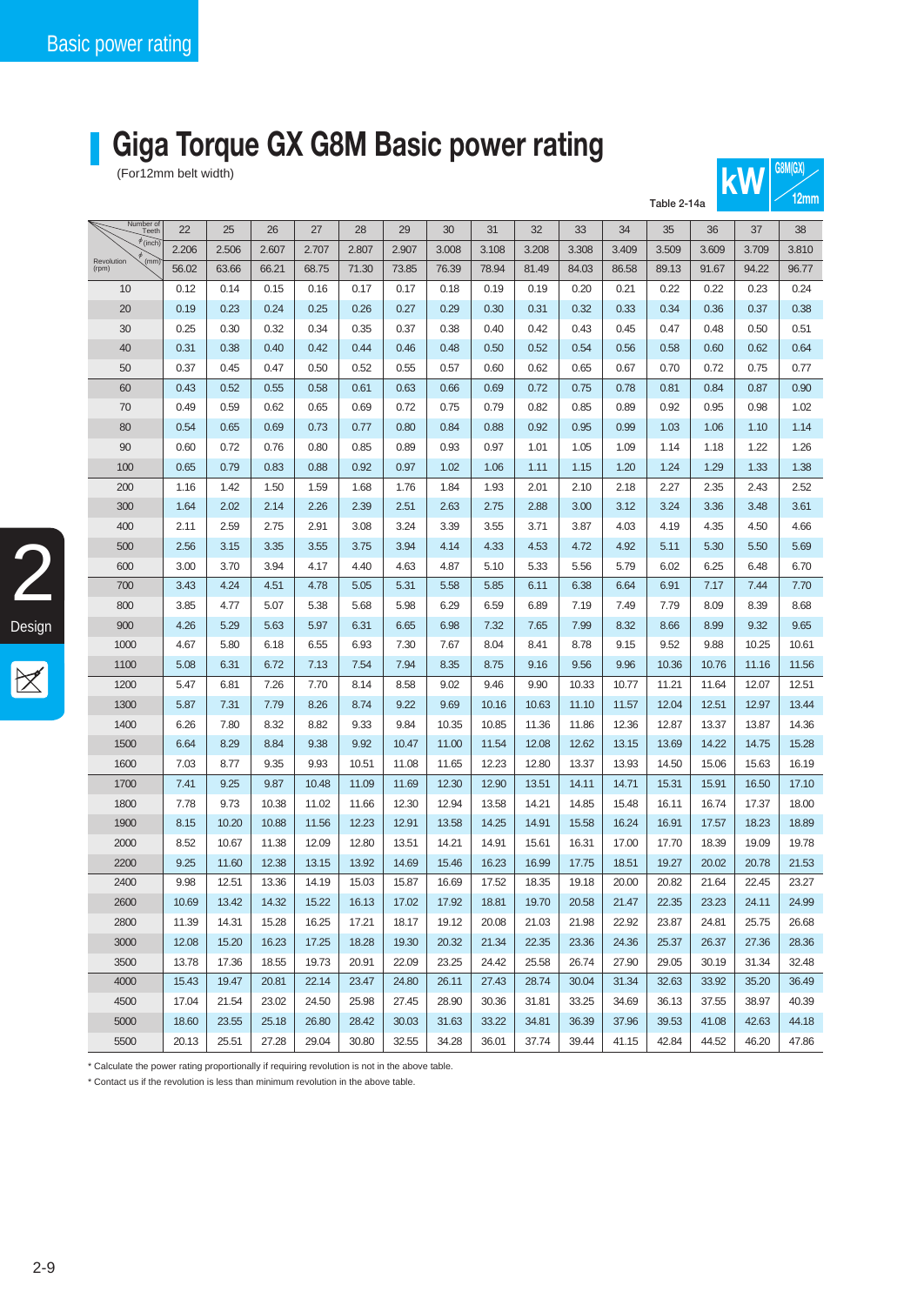2

Design

**12 MW 12M 12M 12M 12M** 

# **Giga Torque GX G8M Basic power rating**

(For12mm belt width)

|                             |       |        |        |        |        |                |                          |        |        |                          |        | Table 2-14a |                          |                | <b>ILIIIIII</b> |
|-----------------------------|-------|--------|--------|--------|--------|----------------|--------------------------|--------|--------|--------------------------|--------|-------------|--------------------------|----------------|-----------------|
| Number of<br>Teeth          | 39    | 40     | 41     | 42     | 45     | 48             | 50                       | 53     | 56     | 60                       | 63     | 67          | 71                       | 75             | 80              |
| $\phi$ (inch)               | 3.910 | 4.010  | 4.110  | 4.211  | 4.511  | 4.812          | 5.013                    | 5.314  | 5.614  | 6.015                    | 6.316  | 6.717       | 7.118                    | 7.519          | 8.020           |
| (mm)<br>Revolution<br>(rpm) | 99.31 | 101.86 | 104.41 | 106.95 | 114.59 | 122.23         | 127.32                   | 134.96 | 142.60 | 152.79                   | 160.43 | 170.61      | 180.80                   | 190.99         | 203.72          |
| 10                          | 0.24  | 0.25   | 0.26   | 0.26   | 0.29   | 0.31           | 0.32                     | 0.34   | 0.36   | 0.39                     | 0.41   | 0.44        | 0.47                     | 0.50           | 0.53            |
| 20                          | 0.39  | 0.40   | 0.41   | 0.43   | 0.46   | 0.50           | 0.52                     | 0.55   | 0.59   | 0.63                     | 0.67   | 0.71        | 0.76                     | 0.81           | 0.86            |
| 30                          | 0.53  | 0.55   | 0.56   | 0.58   | 0.63   | 0.67           | 0.71                     | 0.75   | 0.80   | 0.86                     | 0.91   | 0.97        | 1.04                     | 1.10           | 1.18            |
| 40                          | 0.66  | 0.68   | 0.70   | 0.73   | 0.79   | 0.85           | 0.89                     | 0.95   | 1.01   | 1.09                     | 1.15   | 1.23        | 1.31                     | 1.39           | 1.48            |
| 50                          | 0.80  | 0.82   | 0.84   | 0.87   | 0.94   | 1.02           | 1.06                     | 1.14   | 1.21   | 1.31                     | 1.38   | 1.47        | 1.57                     | 1.66           | 1.78            |
| 60                          | 0.92  | 0.95   | 0.98   | 1.01   | 1.10   | 1.18           | 1.24                     | 1.32   | 1.41   | 1.52                     | 1.60   | 1.72        | 1.83                     | 1.94           | 2.08            |
| 70                          | 1.05  | 1.08   | 1.12   | 1.15   | 1.25   | 1.34           | 1.41                     | 1.51   | 1.60   | 1.73                     | 1.83   | 1.95        | 2.08                     | 2.21           | 2.37            |
| 80                          | 1.18  | 1.21   | 1.25   | 1.29   | 1.40   | 1.51           | 1.58                     | 1.69   | 1.80   | 1.94                     | 2.05   | 2.19        | 2.33                     | 2.48           | 2.65            |
| 90                          | 1.30  | 1.34   | 1.38   | 1.42   | 1.54   | 1.66           | 1.75                     | 1.87   | 1.99   | 2.15                     | 2.27   | 2.43        | 2.58                     | 2.74           | 2.94            |
| 100                         | 1.42  | 1.47   | 1.51   | 1.56   | 1.69   | 1.82           | 1.91                     | 2.04   | 2.18   | 2.35                     | 2.48   | 2.66        | 2.83                     | 3.00           | 3.22            |
| 200                         | 2.60  | 2.68   | 2.77   | 2.85   | 3.10   | 3.35           | 3.51                     | 3.76   | 4.00   | 4.33                     | 4.57   | 4.90        | 5.22                     | 5.54           | 5.94            |
| 300                         | 3.73  | 3.85   | 3.97   | 4.09   | 4.45   | 4.80           | 5.04                     | 5.40   | 5.75   | 6.22                     | 6.57   | 7.04        | 7.51                     | 7.97           | 8.55            |
| 400                         | 4.82  | 4.97   | 5.13   | 5.29   | 5.75   | 6.22           | 6.53                     | 6.99   | 7.45   | 8.07                     | 8.52   | 9.13        | 9.74                     | 10.34          | 11.09           |
| 500                         | 5.88  | 6.08   | 6.27   | 6.46   | 7.03   | 7.61           | 7.99                     | 8.55   | 9.12   | 9.87                     | 10.43  | 11.18       | 11.92                    | 12.66          | 13.58           |
| 600                         | 6.93  | 7.16   | 7.39   | 7.61   | 8.29   | 8.97           | 9.42                     | 10.09  | 10.76  | 11.64                    | 12.31  | 13.19       | 14.06                    | 14.94          | 16.03           |
| 700                         | 7.96  | 8.23   | 8.49   | 8.75   | 9.53   | 10.31          | 10.83                    | 11.60  | 12.37  | 13.39                    | 14.15  | 15.17       | 16.18                    | 17.19          | 18.44           |
| 800                         | 8.98  | 9.28   | 9.57   | 9.87   | 10.75  | 11.63          | 12.22                    | 13.09  | 13.96  | 15.12                    | 15.98  | 17.12       | 18.27                    | 19.40          | 20.82           |
| 900                         | 9.98  | 10.32  | 10.65  | 10.97  | 11.96  | 12.94          | 13.59                    | 14.56  | 15.53  | 16.82                    | 17.78  | 19.06       | 20.33                    | 21.59          | 23.17           |
| 1000                        | 10.98 | 11.34  | 11.71  | 12.07  | 13.15  | 14.23          | 14.95                    | 16.02  | 17.09  | 18.51                    | 19.57  | 20.97       | 22.37                    | 23.76          | 25.49           |
| 1100                        | 11.96 | 12.36  | 12.76  | 13.15  | 14.34  | 15.52          | 16.30                    | 17.47  | 18.63  | 20.18                    | 21.33  | 22.87       | 24.39                    | 25.91          | 27.79           |
| 1200                        | 12.94 | 13.37  | 13.80  | 14.23  | 15.51  | 16.79          | 17.63                    | 18.90  | 20.16  | 21.84                    | 23.08  | 24.74       | 26.39                    | 28.03          | 30.07           |
| 1300                        | 13.90 | 14.37  | 14.83  | 15.29  | 16.67  | 18.04          | 18.96                    | 20.32  | 21.68  | 23.48                    | 24.82  | 26.60       | 28.37                    | 30.14          | 32.33           |
| 1400                        | 14.86 | 15.36  | 15.85  | 16.35  | 17.82  | 19.29          | 20.27                    | 21.73  | 23.18  | 25.10                    | 26.54  | 28.44       | 30.34                    | 32.23          | 34.57           |
| 1500                        | 15.81 | 16.34  | 16.87  | 17.39  | 18.97  | 20.53          | 21.57                    | 23.12  | 24.67  | 26.72                    | 28.25  | 30.27       | 32.29                    | 34.29          | 36.78           |
| 1600                        | 16.75 | 17.32  | 17.88  | 18.43  | 20.10  | 21.76          | 22.86                    | 24.51  | 26.15  | 28.32                    | 29.94  | 32.09       | 34.22                    | 36.34          | 38.98           |
| 1700                        | 17.69 | 18.28  | 18.88  | 19.47  | 21.23  | 22.98          | 24.15                    | 25.89  | 27.62  | 29.91                    | 31.62  | 33.88       | 36.14                    | 38.38          | 41.15           |
| 1800                        | 18.62 | 19.25  | 19.87  | 20.49  | 22.35  | 24.20          | 25.42                    | 27.25  | 29.07  | 31.49                    | 33.29  | 35.67       | 38.04                    | 40.39          | 43.31           |
| 1900                        | 19.55 | 20.20  | 20.86  | 21.51  | 23.46  | 25.40          | 26.69                    | 28.61  | 30.52  | 33.05                    | 34.94  | 37.44       | 39.92                    | 42.39          | 45.45           |
| 2000                        | 20.46 | 21.15  | 21.84  | 22.52  | 24.57  | 26.60          | 27.94                    | 29.96  | 31.96  | 34.61                    | 36.58  | 39.20       | 41.79                    | 44.37          | 47.57           |
| 2200                        | 22.28 | 23.03  | 23.78  | 24.53  | 26.75  | 28.97          | 30.43                    | 32.62  | 34.80  | 37.68                    | 39.83  | 42.67       | 45.49                    | 48.28          | 51.74           |
| 2400                        | 24.08 | 24.89  | 25.70  | 26.51  | 28.91  | 31.31          | 32.89                    | 35.26  | 37.61  | 40.72                    | 43.03  | 46.09       | 49.12                    | 52.13          | 55.85           |
| 2600                        | 25.86 | 26.73  | 27.60  | 28.46  | 31.05  | 33.62          | 35.32                    | 37.85  | 40.37  | 43.70                    | 46.18  | 49.45       | 52.70                    | 55.91          | 59.87           |
| 2800                        | 27.61 | 28.54  | 29.47  | 30.40  | 33.16  | 35.90          | 37.71                    | 40.42  | 43.10  | 46.65                    | 49.29  | 52.77       | 56.21                    | 59.62          | 63.82           |
| 3000                        | 29.35 | 30.34  | 31.33  | 32.31  | 35.24  | 38.15          | 40.08                    | 42.95  | 45.80  | 49.55                    | 52.34  | 56.02       | 59.66                    | 63.26          | 67.69           |
| 3500                        | 33.61 | 34.74  | 35.87  | 37.00  | 40.35  | 43.67          | 45.86                    | 49.13  | 52.36  | 56.62                    | 59.78  | 63.93       | $\blacksquare$           |                |                 |
| 4000                        | 37.76 | 39.03  | 40.30  | 41.55  | 45.31  | 49.02          | 51.46                    | 55.10  | 58.69  | 63.42                    | ٠      |             |                          |                |                 |
| 4500                        | 41.79 | 43.19  | 44.59  | 45.98  | 50.11  | 54.19          | 56.87                    | 60.85  | ÷,     |                          | $\sim$ |             | ÷,                       | L,             |                 |
| 5000                        | 45.71 | 47.24  | 48.76  | 50.27  | 54.76  | 59.18          | $\overline{\phantom{a}}$ | ۰      | ٠      | $\overline{a}$           | ٠      | ٠           | $\overline{\phantom{a}}$ | ٠              |                 |
| 5500                        | 49.51 | 51.16  | 52.80  | 54.43  | 59.25  | $\blacksquare$ | $\overline{\phantom{a}}$ | ÷,     | ÷      | $\overline{\phantom{a}}$ | ÷      | ÷,          | ÷,                       | $\blacksquare$ |                 |

\* Calculate the power rating proportionally if requiring revolution is not in the above table.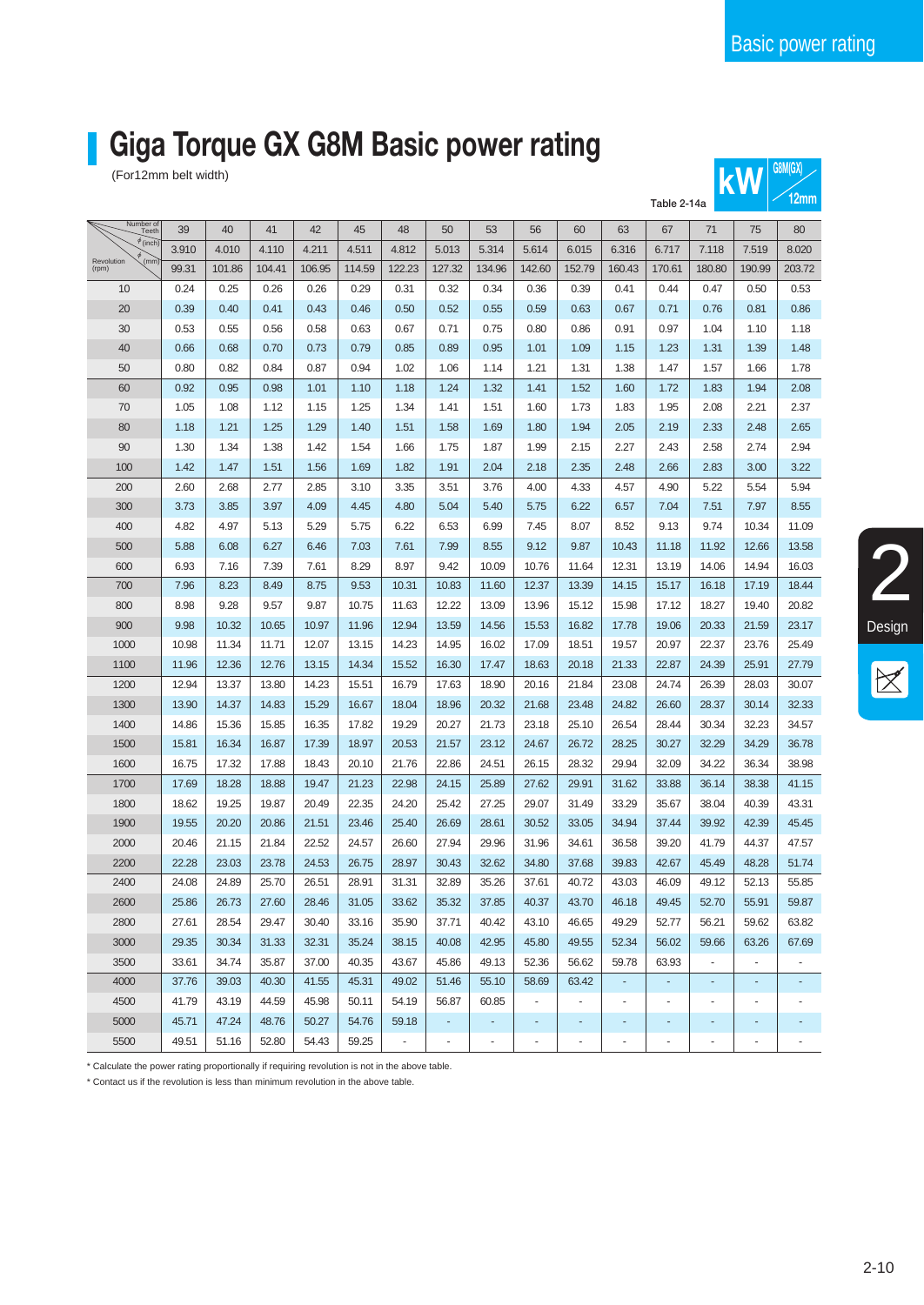## **Giga Torque GX G8M Basic power rating (torque)**

| <b>UOIVILUA)</b><br>(For 12mm belt width)<br>N·m |          |          |          |          |          |          |          |          |          |          |          |          |          |          |          |
|--------------------------------------------------|----------|----------|----------|----------|----------|----------|----------|----------|----------|----------|----------|----------|----------|----------|----------|
| Table 2-14b                                      |          |          |          |          |          |          |          |          |          |          |          |          |          | 12mm     |          |
| Number of<br>Teeth                               | 22       | 25       | 26       | 27       | 28       | 29       | 30       | 31       | 32       | 33       | 34       | 35       | 36       | 37       | 38       |
| $\phi$ (inch)                                    | 2.206    | 2.506    | 2.607    | 2.707    | 2.807    | 2.907    | 3.008    | 3.108    | 3.208    | 3.308    | 3.409    | 3.509    | 3.609    | 3.709    | 3.810    |
| (mm)<br>Revolution<br>(rpm)                      | 56.02    | 63.66    | 66.21    | 68.75    | 71.30    | 73.85    | 76.39    | 78.94    | 81.49    | 84.03    | 86.58    | 89.13    | 91.67    | 94.22    | 96.77    |
| 10                                               | 117      | 137      | 144      | 151      | 158      | 165      | 172      | 178      | 185      | 192      | 199      | 206      | 212      | 219      | 226      |
| 20                                               | 91       | 108      | 114      | 119      | 125      | 131      | 136      | 142      | 147      | 153      | 159      | 164      | 170      | 176      | 181      |
| 30                                               | 81       | 96       | 102      | 107      | 112      | 117      | 122      | 128      | 133      | 138      | 143      | 148      | 153      | 158      | 164      |
| 40                                               | 75       | 90       | 95       | 100      | 105      | 110      | 115      | 119      | 124      | 129      | 134      | 139      | 144      | 149      | 154      |
| 50                                               | 71       | 86       | 90       | 95       | 100      | 105      | 109      | 114      | 119      | 124      | 128      | 133      | 138      | 143      | 147      |
| 60                                               | 68       | 82       | 87       | 92       | 96       | 101      | 106      | 110      | 115      | 120      | 124      | 129      | 133      | 138      | 142      |
| 70                                               | 66       | 80       | 85       | 89       | 94       | 98       | 103      | 107      | 112      | 116      | 121      | 125      | 130      | 134      | 139      |
| 80                                               | 65       | 78       | 83       | 87       | 92       | 96       | 101      | 105      | 109      | 114      | 118      | 123      | 127      | 132      | 136      |
| 90                                               | 63       | 77       | 81       | 85       | 90       | 94       | 99       | 103      | 107      | 112      | 116      | 121      | 125      | 129      | 134      |
| 100                                              | 62       | 75       | 80       | 84       | 88       | 93       | 97       | 101      | 106      | 110      | 114      | 119      | 123      | 127      | 132      |
| 200                                              | 55       | 68       | 72       | 76       | 80       | 84       | 88       | 92       | 96       | 100      | 104      | 108      | 112      | 116      | 120      |
| 300                                              | 52       | 64       | 68       | 72       | 76       | 80       | 84       | 88       | 92       | 95       | 99       | 103      | 107      | 111      | 115      |
| 400                                              | 50       | 62       | 66       | 70       | 73       | 77       | 81       | 85       | 89       | 92       | 96       | 100      | 104      | 108      | 111      |
| 500                                              | 49       | 60       | 64       | 68       | 72       | 75       | 79       | 83       | 86       | 90       | 94       | 98       | 101      | 105      | 109      |
| 600                                              | 48       | 59       | 63       | 66       | 70       | 74       | 77       | 81       | 85       | 88       | 92       | 96       | 99       | 103      | 107      |
| 700                                              | 47       | 58       | 62       | 65       | 69       | 73       | 76       | 80       | 83       | 87       | 91       | 94       | 98       | 101      | 105      |
| 800                                              | 46       | 57       | 61       | 64       | 68       | 71       | 75       | 79       | 82       | 86       | 89       | 93       | 97       | 100      | 104      |
| 900                                              | 45       | 56       | 60       | 63       | 67       | 71       | 74       | 78       | 81       | 85       | 88       | 92       | 95       | 99       | 102      |
| 1000                                             | 45       | 55       | 59       | 63       | 66       | 70       | 73       | 77       | 80       | 84       | 87       | 91       | 94       | 98       | 101      |
| 1100                                             | 44       | 55       | 58       | 62       | 65       | 69       | 72       | 76       | 80       | 83       | 86       | 90       | 93       | 97       | 100      |
| 1200                                             | 44       | 54       | 58       | 61       | 65       | 68       | 72       | 75       | 79       | 82       | 86       | 89       | 93       | 96       | 100      |
| 1300                                             | 43       | 54       | 57       | 61       | 64       | 68       | 71       | 75<br>74 | 78       | 82       | 85       | 88       | 92       | 95       | 99       |
| 1400<br>1500                                     | 43<br>42 | 53<br>53 | 57<br>56 | 60<br>60 | 64<br>63 | 67<br>67 | 71<br>70 | 73       | 77<br>77 | 81<br>80 | 84<br>84 | 88<br>87 | 91<br>91 | 95<br>94 | 98<br>97 |
| 1600                                             | 42       | 52       | 56       | 59       | 63       | 66       | 70       | 73       | 76       | 80       | 83       | 87       | 90       | 93       | 97       |
| 1700                                             | 42       | 52       | 55       | 59       | 62       | 66       | 69       | 72       | 76       | 79       | 83       | 86       | 89       | 93       | 96       |
| 1800                                             | 41       | 52       | 55       | 58       | 62       | 65       | 69       | 72       | 75       | 79       | 82       | 85       | 89       | 92       | 95       |
| 1900                                             | 41       | 51       | 55       | 58       | 61       | 65       | 68       | 72       | 75       | 78       | 82       | 85       | 88       | 92       | 95       |
| 2000                                             | 41       | 51       | 54       | 58       | 61       | 64       | 68       | 71       | 75       | 78       | 81       | 85       | 88       | 91       | 94       |
| 2200                                             | 40       | 50       | 54       | 57       | 60       | 64       | 67       | $70\,$   | 74       | $77\,$   | 80       | 84       | 87       | 90       | 93       |
| 2400                                             | 40       | 50       | 53       | 56       | 60       | 63       | 66       | 70       | 73       | 76       | 80       | 83       | 86       | 89       | 93       |
| 2600                                             | 39       | 49       | 53       | 56       | 59       | 63       | 66       | 69       | 72       | 76       | 79       | 82       | 85       | 89       | 92       |
| 2800                                             | 39       | 49       | 52       | 55       | 59       | 62       | 65       | 68       | 72       | 75       | 78       | 81       | 85       | 88       | 91       |
| 3000                                             | 38       | 48       | 52       | 55       | 58       | 61       | 65       | 68       | 71       | 74       | 78       | 81       | 84       | 87       | 90       |
| 3500                                             | 38       | 47       | 51       | 54       | 57       | 60       | 63       | 67       | 70       | 73       | 76       | 79       | 82       | 86       | 89       |
| 4000                                             | 37       | 46       | 50       | 53       | 56       | 59       | 62       | 65       | 69       | 72       | 75       | 78       | 81       | 84       | 87       |
| 4500                                             | 36       | 46       | 49       | 52       | 55       | 58       | 61       | 64       | 68       | 71       | 74       | 77       | 80       | 83       | 86       |
| 5000                                             | 36       | 45       | 48       | 51       | 54       | 57       | 60       | 63       | 66       | 70       | 73       | 76       | 78       | 81       | 84       |
| 5500                                             | 35       | 44       | 47       | 50       | 53       | 57       | 60       | 63       | 66       | 68       | 71       | 74       | 77       | 80       | 83       |

\* Calculate the power rating proportionally if requiring revolution is not in the above table.

\* Contact us if the revolution is less than minimum revolution in the above table.

2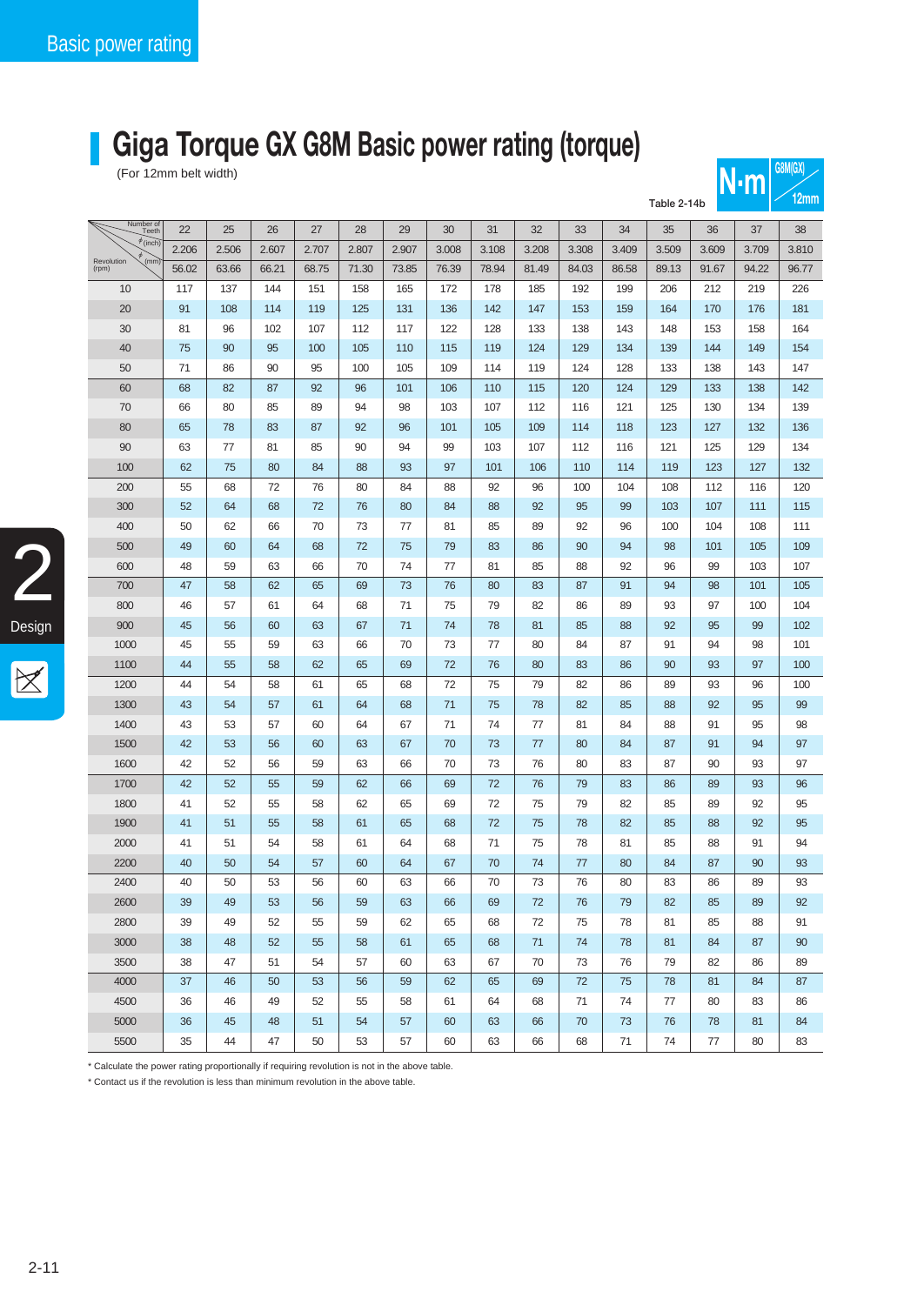2

Design

### **Giga Torque GX G8M Basic power rating (torque)**

| <b>UOIVILUA)</b><br>(For12mm belt width)<br>$N \cdot m$ |       |        |        |        |        |          |        |                |        |                |                |                |                |          |                          |
|---------------------------------------------------------|-------|--------|--------|--------|--------|----------|--------|----------------|--------|----------------|----------------|----------------|----------------|----------|--------------------------|
| Table 2-14b                                             |       |        |        |        |        |          |        |                |        |                |                |                |                | 12mm     |                          |
| Number of<br>Teeth                                      | 39    | 40     | 41     | 42     | 45     | 48       | 50     | 53             | 56     | 60             | 63             | 67             | 71             | 75       | 80                       |
| $\phi$ (inch)                                           | 3.910 | 4.010  | 4.110  | 4.211  | 4.511  | 4.812    | 5.013  | 5.314          | 5.614  | 6.015          | 6.316          | 6.717          | 7.118          | 7.519    | 8.020                    |
| (mm)<br>Revolution<br>(rpm)                             | 99.31 | 101.86 | 104.41 | 106.95 | 114.59 | 122.23   | 127.32 | 134.96         | 142.60 | 152.79         | 160.43         | 170.61         | 180.80         | 190.99   | 203.72                   |
| 10                                                      | 233   | 239    | 246    | 253    | 273    | 293      | 307    | 327            | 347    | 374            | 394            | 420            | 447            | 473      | 506                      |
| 20                                                      | 187   | 192    | 198    | 203    | 220    | 237      | 248    | 264            | 281    | 303            | 319            | 341            | 363            | 385      | 412                      |
| 30                                                      | 169   | 174    | 179    | 184    | 199    | 215      | 225    | 240            | 255    | 275            | 290            | 310            | 330            | 350      | 375                      |
| 40                                                      | 159   | 163    | 168    | 173    | 188    | 202      | 212    | 226            | 241    | 260            | 274            | 293            | 312            | 331      | 354                      |
| 50                                                      | 152   | 157    | 161    | 166    | 180    | 194      | 203    | 217            | 231    | 249            | 263            | 281            | 300            | 318      | 341                      |
| 60                                                      | 147   | 152    | 156    | 161    | 174    | 188      | 197    | 210            | 224    | 242            | 255            | 273            | 291            | 309      | 331                      |
| 70                                                      | 143   | 148    | 152    | 157    | 170    | 183      | 192    | 205            | 219    | 236            | 249            | 267            | 284            | 301      | 323                      |
| 80                                                      | 140   | 145    | 149    | 154    | 167    | 180      | 188    | 201            | 214    | 232            | 244            | 262            | 279            | 296      | 317                      |
| 90                                                      | 138   | 142    | 147    | 151    | 164    | 177      | 185    | 198            | 211    | 228            | 240            | 257            | 274            | 291      | 312                      |
| 100                                                     | 136   | 140    | 144    | 149    | 161    | 174      | 183    | 195            | 208    | 225            | 237            | 254            | 270            | 287      | 308                      |
| 200                                                     | 124   | 128    | 132    | 136    | 148    | 160      | 168    | 179            | 191    | 207            | 218            | 234            | 249            | 265      | 284                      |
| 300                                                     | 119   | 122    | 126    | 130    | 142    | 153      | 160    | 172            | 183    | 198            | 209            | 224            | 239            | 254      | 272                      |
| 400                                                     | 115   | 119    | 123    | 126    | 137    | 149      | 156    | 167            | 178    | 193            | 203            | 218            | 232            | 247      | 265                      |
| 500                                                     | 112   | 116    | 120    | 123    | 134    | 145      | 153    | 163            | 174    | 189            | 199            | 213            | 228            | 242      | 259                      |
| 600                                                     | 110   | 114    | 118    | 121    | 132    | 143      | 150    | 161            | 171    | 185            | 196            | 210            | 224            | 238      | 255                      |
| 700                                                     | 109   | 112    | 116    | 119    | 130    | 141      | 148    | 158            | 169    | 183            | 193            | 207            | 221            | 234      | 252                      |
| 800                                                     | 107   | 111    | 114    | 118    | 128    | 139      | 146    | 156            | 167    | 180            | 191            | 204            | 218            | 232      | 248                      |
| 900                                                     | 106   | 109    | 113    | 116    | 127    | 137      | 144    | 155            | 165    | 178            | 189            | 202            | 216            | 229      | 246                      |
| 1000                                                    | 105   | 108    | 112    | 115    | 126    | 136      | 143    | 153            | 163    | 177            | 187            | 200            | 214            | 227      | 243                      |
| 1100                                                    | 104   | 107    | 111    | 114    | 124    | 135      | 141    | 152            | 162    | 175            | 185            | 199            | 212            | 225      | 241                      |
| 1200                                                    | 103   | 106    | 110    | 113    | 123    | 134      | 140    | 150            | 160    | 174            | 184            | 197            | 210            | 223      | 239                      |
| 1300                                                    | 102   | 106    | 109    | 112    | 122    | 133      | 139    | 149            | 159    | 172            | 182            | 195            | 208            | 221      | 238                      |
| 1400                                                    | 101   | 105    | 108    | 112    | 122    | 132      | 138    | 148            | 158    | 171            | 181            | 194            | 207            | 220      | 236                      |
| 1500                                                    | 101   | 104    | 107    | 111    | 121    | 131      | 137    | 147            | 157    | 170            | 180            | 193            | 206            | 218      | 234                      |
| 1600                                                    | 100   | 103    | 107    | 110    | 120    | 130      | 136    | 146            | 156    | 169            | 179            | 192            | 204            | 217      | 233                      |
| 1700                                                    | 99    | 103    | 106    | 109    | 119    | 129      | 136    | 145            | 155    | 168            | 178            | 190            | 203            | 216      | 231                      |
| 1800                                                    | 99    | 102    | 105    | 109    | 119    | 128      | 135    | 145            | 154    | 167            | 177            | 189            | 202            | 214      | 230                      |
| 1900                                                    | 98    | 102    | 105    | 108    | 118    | 128      | 134    | 144            | 153    | 166            | 176            | 188            | 201            | 213      | 228                      |
| 2000                                                    | 98    | 101    | 104    | 108    | 117    | 127      | 133    | 143            | 153    | 165            | 175            | 187            | 200            | 212      | 227                      |
| 2200                                                    | 97    | 100    | 103    | 106    | 116    | 126      | 132    | 142            | 151    | 164            | $173$          | 185            | 197            | 210      | 225                      |
| 2400                                                    | 96    | 99     | 102    | 105    | 115    | 125      | 131    | 140            | 150    | 162            | 171            | 183            | 195            | 207      | 222                      |
| 2600                                                    | 95    | 98     | 101    | 105    | 114    | 123      | 130    | 139            | 148    | 161            | 170            | 182            | 194            | 205      | 220                      |
| 2800                                                    | 94    | 97     | 101    | 104    | 113    | 122      | 129    | 138            | 147    | 159            | 168            | 180            | 192            | 203      | 218                      |
| 3000                                                    | 93    | 97     | 100    | 103    | 112    | 121      | 128    | 137            | 146    | 158            | 167            | 178            | 190            | 201      | 215                      |
| 3500                                                    | 92    | 95     | 98     | 101    | 110    | 119      | 125    | 134            | 143    | 155            | 163            | 174            | ä,             | ä,       | $\overline{\phantom{a}}$ |
| 4000                                                    | 90    | 93     | 96     | 99     | 108    | 117      | 123    | 132            | 140    | 151            | $\blacksquare$ | $\blacksquare$ | ÷              | $\equiv$ | ٠                        |
| 4500                                                    | 89    | 92     | 95     | 98     | 106    | 115      | 121    | 129            | ä,     | ÷.             | $\blacksquare$ |                | $\blacksquare$ | ÷.       | $\blacksquare$           |
| 5000                                                    | 87    | 90     | 93     | 96     | 105    | 113      | ÷      | $\blacksquare$ | ۰      | ۰              | ۰              |                | ۰              | ۰        |                          |
| 5500                                                    | 86    | 89     | 92     | 95     | 103    | $\omega$ | $\Box$ | ÷.             | ÷.     | $\blacksquare$ | $\Box$         | ÷.             | $\blacksquare$ | ÷.       | ÷,                       |

\* Calculate the power rating proportionally if requiring revolution is not in the above table.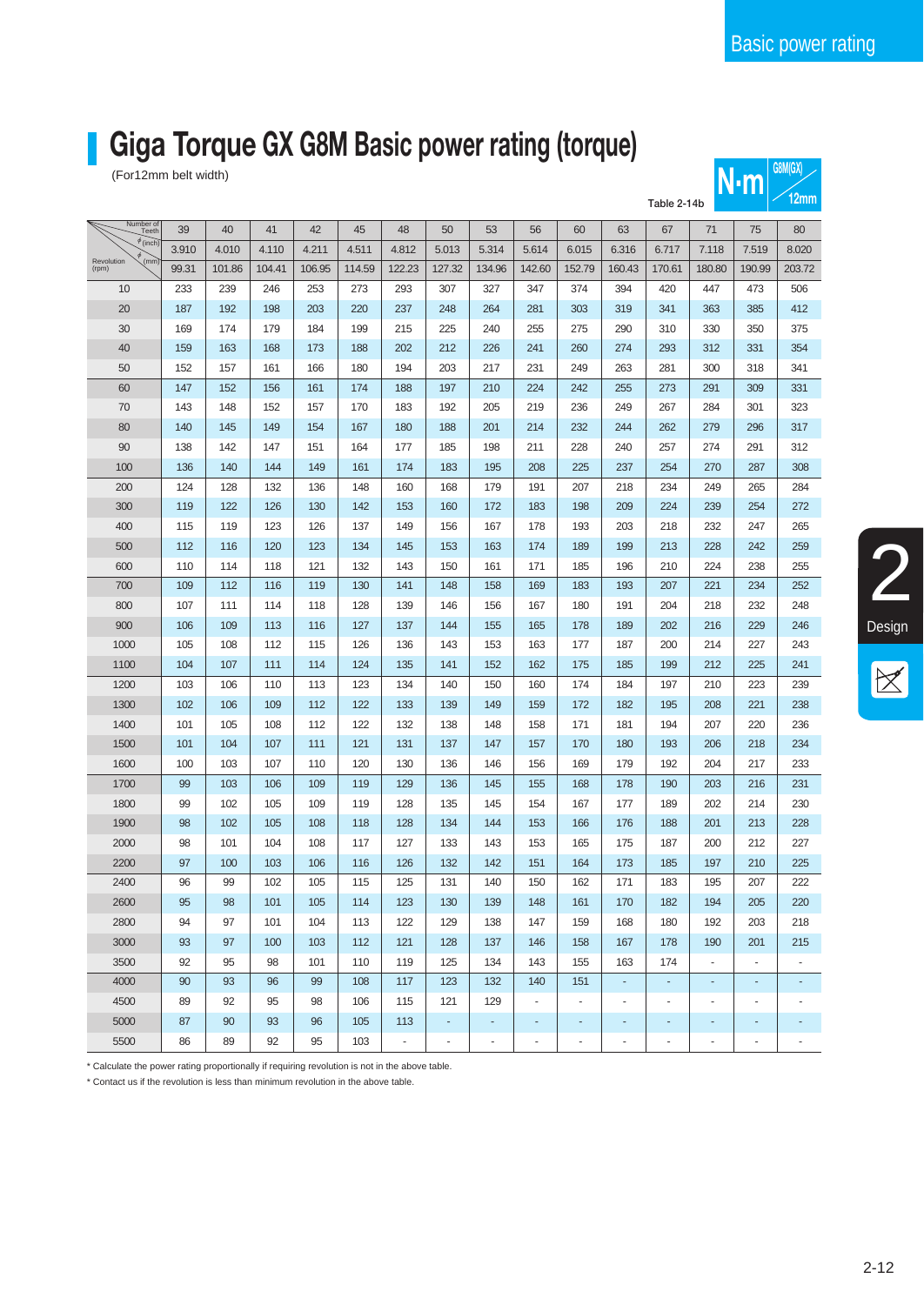## **Giga Torque GX G14M Basic power rating**

For 20mm belt width)

|                             | Table 2-15a |        |        |        |        |        |        |        |                          |                |        |        |        | <b>LUITTII</b> |        |
|-----------------------------|-------------|--------|--------|--------|--------|--------|--------|--------|--------------------------|----------------|--------|--------|--------|----------------|--------|
| Number of<br>Teeth          | 28          | 29     | 30     | 31     | 32     | 33     | 34     | 35     | 36                       | 37             | 38     | 39     | 40     | 43             | 45     |
| $\phi$ (inch)               | 4.912       | 5.088  | 5.263  | 5.439  | 5.614  | 5.790  | 5.965  | 6.141  | 6.316                    | 6.492          | 6.667  | 6.842  | 7.018  | 7.544          | 7.895  |
| (mm)<br>Revolution<br>(rpm) | 124.78      | 129.23 | 133.69 | 138.15 | 142.60 | 147.06 | 151.52 | 155.97 | 160.43                   | 164.88         | 169.34 | 173.80 | 178.25 | 191.62         | 200.54 |
| 10                          | 0.95        | 0.99   | 1.03   | 1.06   | 1.10   | 1.14   | 1.18   | 1.21   | 1.25                     | 1.29           | 1.32   | 1.36   | 1.40   | 1.51           | 1.58   |
| 20                          | 1.50        | 1.56   | 1.62   | 1.68   | 1.74   | 1.80   | 1.86   | 1.92   | 1.98                     | 2.04           | 2.10   | 2.16   | 2.22   | 2.40           | 2.52   |
| 30                          | 2.01        | 2.09   | 2.18   | 2.26   | 2.34   | 2.42   | 2.50   | 2.58   | 2.66                     | 2.75           | 2.83   | 2.91   | 2.99   | 3.23           | 3.39   |
| 40                          | 2.50        | 2.60   | 2.71   | 2.81   | 2.91   | 3.01   | 3.12   | 3.22   | 3.32                     | 3.42           | 3.52   | 3.62   | 3.72   | 4.02           | 4.23   |
| 50                          | 2.97        | 3.10   | 3.22   | 3.34   | 3.47   | 3.59   | 3.71   | 3.83   | 3.95                     | 4.07           | 4.20   | 4.32   | 4.44   | 4.80           | 5.04   |
| 60                          | 3.44        | 3.58   | 3.72   | 3.86   | 4.01   | 4.15   | 4.29   | 4.43   | 4.57                     | 4.71           | 4.85   | 4.99   | 5.13   | 5.55           | 5.83   |
| 70                          | 3.89        | 4.05   | 4.21   | 4.38   | 4.54   | 4.70   | 4.86   | 5.02   | 5.18                     | 5.34           | 5.50   | 5.66   | 5.82   | 6.29           | 6.61   |
| 80                          | 4.33        | 4.51   | 4.70   | 4.88   | 5.06   | 5.24   | 5.42   | 5.60   | 5.78                     | 5.96           | 6.14   | 6.31   | 6.49   | 7.02           | 7.38   |
| 90                          | 4.77        | 4.97   | 5.17   | 5.37   | 5.57   | 5.77   | 5.97   | 6.17   | 6.37                     | 6.56           | 6.76   | 6.96   | 7.15   | 7.74           | 8.13   |
| 100                         | 5.20        | 5.42   | 5.64   | 5.86   | 6.08   | 6.30   | 6.51   | 6.73   | 6.95                     | 7.16           | 7.38   | 7.59   | 7.81   | 8.45           | 8.88   |
| 200                         | 9.29        | 9.69   | 10.09  | 10.49  | 10.89  | 11.28  | 11.68  | 12.07  | 12.47                    | 12.86          | 13.25  | 13.64  | 14.03  | 15.19          | 15.97  |
| 300                         | 13.12       | 13.69  | 14.26  | 14.83  | 15.39  | 15.96  | 16.52  | 17.08  | 17.65                    | 18.20          | 18.76  | 19.32  | 19.87  | 21.53          | 22.63  |
| 400                         | 16.78       | 17.51  | 18.25  | 18.98  | 19.71  | 20.44  | 21.16  | 21.89  | 22.61                    | 23.33          | 24.05  | 24.76  | 25.48  | 27.61          | 29.02  |
| 500                         | 20.32       | 21.21  | 22.10  | 23.00  | 23.88  | 24.77  | 25.65  | 26.53  | 27.41                    | 28.29          | 29.16  | 30.03  | 30.90  | 33.49          | 35.21  |
| 600                         | 23.75       | 24.80  | 25.85  | 26.90  | 27.94  | 28.98  | 30.02  | 31.05  | 32.09                    | 33.11          | 34.14  | 35.16  | 36.18  | 39.22          | 41.24  |
| 700                         | 27.11       | 28.31  | 29.52  | 30.72  | 31.91  | 33.10  | 34.29  | 35.47  | 36.65                    | 37.83          | 39.00  | 40.17  | 41.34  | 44.82          | 47.13  |
| 800                         | 30.39       | 31.75  | 33.10  | 34.45  | 35.79  | 37.13  | 38.47  | 39.80  | 41.13                    | 42.45          | 43.77  | 45.09  | 46.40  | 50.31          | 52.90  |
| 900                         | 33.61       | 35.12  | 36.62  | 38.12  | 39.61  | 41.09  | 42.57  | 44.05  | 45.52                    | 46.98          | 48.45  | 49.91  | 51.36  | 55.69          | 58.57  |
| 1000                        | 36.78       | 38.43  | 40.08  | 41.72  | 43.35  | 44.98  | 46.61  | 48.22  | 49.84                    | 51.44          | 53.05  | 54.65  | 56.24  | 60.99          | 64.13  |
| 1100                        | 39.90       | 41.69  | 43.48  | 45.27  | 47.04  | 48.81  | 50.58  | 52.33  | 54.09                    | 55.83          | 57.57  | 59.31  | 61.04  | 66.20          | 69.61  |
| 1160                        | 41.74       | 43.62  | 45.50  | 47.37  | 49.23  | 51.08  | 52.93  | 54.77  | 56.61                    | 58.43          | 60.26  | 62.08  | 63.88  | 69.28          | 72.86  |
| 1200                        | 42.97       | 44.90  | 46.83  | 48.76  | 50.67  | 52.59  | 54.49  | 56.38  | 58.28                    | 60.16          | 62.03  | 63.91  | 65.77  | 71.33          | 75.00  |
| 1300                        | 45.99       | 48.07  | 50.14  | 52.21  | 54.26  | 56.31  | 58.35  | 60.38  | 62.40                    | 64.42          | 66.43  | 68.44  | 70.43  | 76.38          | 80.32  |
| 1400                        | 48.98       | 51.19  | 53.40  | 55.60  | 57.79  | 59.98  | 62.15  | 64.32  | 66.48                    | 68.62          | 70.77  | 72.90  | 75.03  | 81.36          | 85.55  |
| 1500                        | 51.92       | 54.27  | 56.62  | 58.96  | 61.28  | 63.60  | 65.91  | 68.20  | 70.49                    | 72.77          | 75.04  | 77.31  | 79.56  | 86.28          | 90.72  |
| 1600                        | 54.83       | 57.32  | 59.80  | 62.27  | 64.73  | 67.18  | 69.62  | 72.04  | 74.46                    | 76.87          | 79.27  | 81.66  | 84.04  | 91.13          | 95.81  |
| 1700                        | 57.71       | 60.33  | 62.94  | 65.55  | 68.13  | 70.71  | 73.28  | 75.83  | 78.38                    | 80.91          | 83.44  | 85.95  | 88.46  | 95.91          | 100.83 |
| 1800                        | 60.55       | 63.30  | 66.05  | 68.78  | 71.50  | 74.20  | 76.90  | 79.58  | 82.25                    | 84.91          | 87.56  | 90.20  | 92.82  | 100.63         | 105.79 |
| 1900                        | 63.36       | 66.24  | 69.12  | 71.98  | 74.82  | 77.66  | 80.48  | 83.28  | 86.08                    | 88.85          | 91.63  | 94.38  | 97.13  | 105.29         | 110.68 |
| 2000                        | 66.14       | 69.15  | 72.15  | 75.14  | 78.11  | 81.07  | 84.01  | 86.94  | 89.86                    | 92.75          | 95.64  | 98.52  | 101.38 | 109.89         | 115.50 |
| 2200                        | 71.61       | 74.87  | 78.13  | 81.36  | 84.57  | 87.78  | 90.97  | 94.13  | 97.28                    | 100.41         | 103.54 | 106.65 | 109.73 | 118.90         | 124.95 |
| 2400                        | 76.96       | 80.47  | 83.97  | 87.45  | 90.90  | 94.34  | 97.76  | 101.16 | 104.54                   | 107.90         | 111.24 | 114.57 | 117.87 | 127.68         | 134.14 |
| 2600                        | 82.21       | 85.96  | 89.69  | 93.40  | 97.09  | 100.76 | 104.40 | 108.02 | 111.63                   | 115.20         | 118.76 | 122.30 | 125.81 | 136.23         | 143.07 |
| 2800                        | 87.34       | 91.33  | 95.29  | 99.23  | 103.14 | 107.03 | 110.90 | 114.73 | 118.55                   | 122.33         | 126.10 | 129.84 | 133.55 | 144.54         | 151.75 |
| 3000                        | 92.38       | 96.59  | 100.78 | 104.94 | 109.06 | 113.17 | 117.25 | 121.28 | 125.30                   | 129.29         | 133.25 | 137.18 | 141.08 | 152.61         | 160.16 |
| 3500                        | 104.51      | 109.26 | 113.98 | 118.67 | 123.30 | 127.90 | 132.47 | 136.99 | 141.47                   | 145.91         | 150.32 | 154.69 | 159.00 |                |        |
| 4000                        | 116.03      | 121.27 | 126.48 | 131.63 | 136.72 | 141.77 | 146.77 | 151.70 | $\overline{\phantom{a}}$ | $\blacksquare$ | ÷,     |        |        | ÷,             |        |

**200 kW** 

\* Calculate the power rating proportionally if requiring revolution is not in the above table.

\* Contact us if the revolution is less than minimum revolution in the above table.

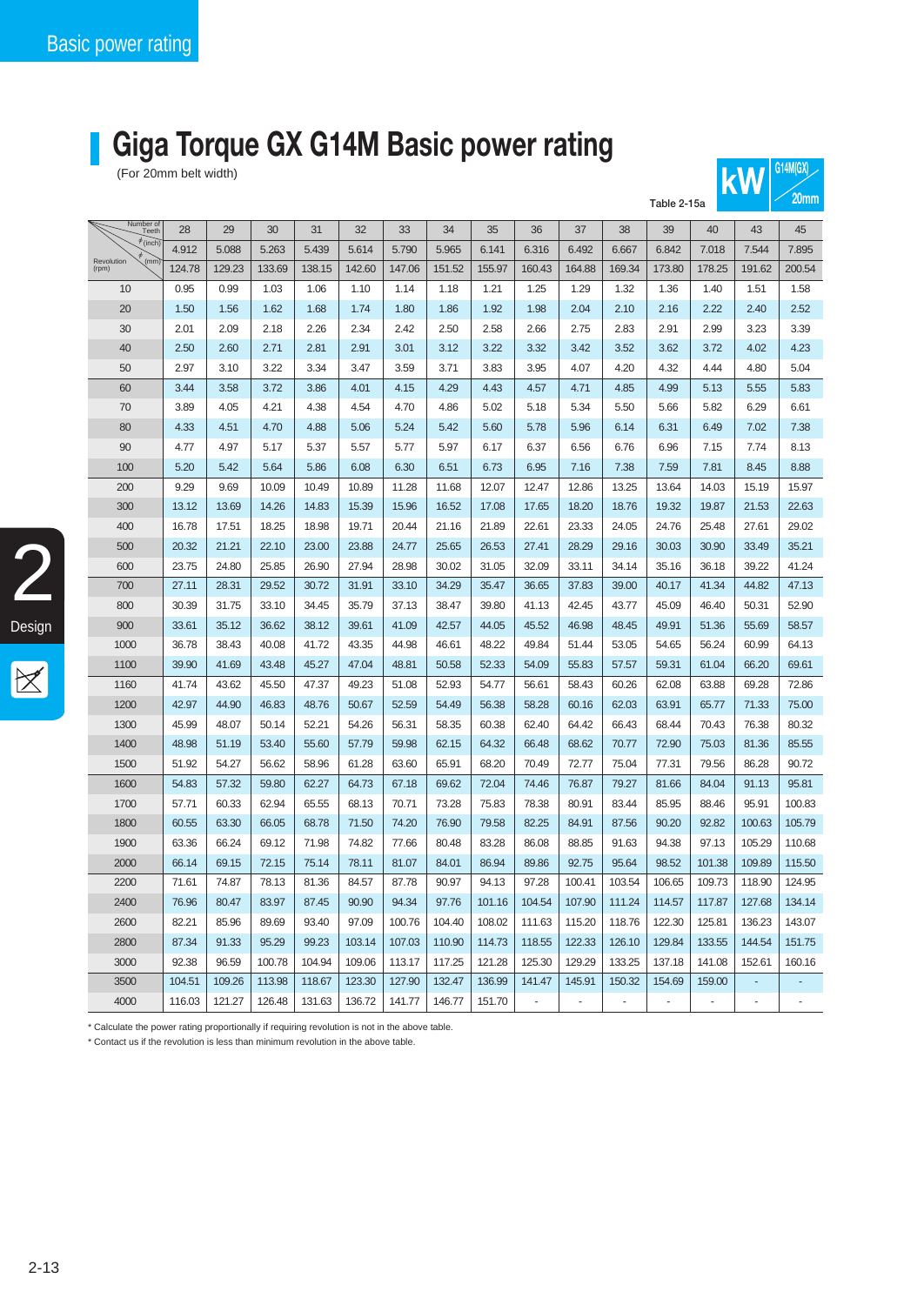## **Giga Torque GX G14M Basic power rating**

|                             |        |                |        |                          |        |        |                          |        |        | Table 2-15a |
|-----------------------------|--------|----------------|--------|--------------------------|--------|--------|--------------------------|--------|--------|-------------|
| Number of<br>Teeth          | 48     | 50             | 53     | 56                       | 60     | 63     | 67                       | 71     | 75     | 80          |
| $\phi$ (inch)               | 8.421  | 8.772          | 9.299  | 9.825                    | 10.527 | 11.053 | 11.755                   | 12.457 | 13.158 | 14.036      |
| (mm)<br>Revolution<br>(rpm) | 213.90 | 222.82         | 236.19 | 249.55                   | 267.38 | 280.75 | 298.57                   | 316.40 | 334.23 | 356.51      |
| 10                          | 1.69   | 1.76           | 1.87   | 1.98                     | 2.13   | 2.24   | 2.38                     | 2.52   | 2.67   | 2.85        |
| 20                          | 2.69   | 2.81           | 2.98   | 3.16                     | 3.39   | 3.57   | 3.80                     | 4.03   | 4.26   | 4.54        |
| 30                          | 3.63   | 3.79           | 4.02   | 4.26                     | 4.57   | 4.81   | 5.12                     | 5.43   | 5.74   | 6.13        |
| 40                          | 4.52   | 4.72           | 5.02   | 5.32                     | 5.71   | 6.00   | 6.39                     | 6.78   | 7.17   | 7.65        |
| 50                          | 5.40   | 5.63           | 5.99   | 6.34                     | 6.81   | 7.16   | 7.63                     | 8.09   | 8.56   | 9.13        |
| 60                          | 6.25   | 6.52           | 6.93   | 7.35                     | 7.89   | 8.30   | 8.84                     | 9.38   | 9.91   | 10.58       |
| 70                          | 7.08   | 7.40           | 7.86   | 8.33                     | 8.95   | 9.41   | 10.02                    | 10.63  | 11.24  | 12.00       |
| 80                          | 7.90   | 8.25           | 8.78   | 9.30                     | 9.99   | 10.50  | 11.19                    | 11.87  | 12.55  | 13.39       |
| 90                          | 8.71   | 9.10           | 9.68   | 10.25                    | 11.01  | 11.58  | 12.34                    | 13.09  | 13.84  | 14.77       |
| 100                         | 9.51   | 9.93           | 10.57  | 11.19                    | 12.03  | 12.65  | 13.47                    | 14.30  | 15.11  | 16.13       |
| 200                         | 17.12  | 17.88          | 19.03  | 20.16                    | 21.67  | 22.79  | 24.28                    | 25.77  | 27.24  | 29.08       |
| 300                         | 24.27  | 25.36          | 26.98  | 28.60                    | 30.74  | 32.34  | 34.46                    | 36.56  | 38.66  | 41.26       |
| 400                         | 31.13  | 32.53          | 34.62  | 36.69                    | 39.45  | 41.50  | 44.22                    | 46.92  | 49.61  | 52.94       |
| 500                         | 37.78  | 39.48          | 42.01  | 44.54                    | 47.88  | 50.37  | 53.67                    | 56.94  | 60.20  | 64.25       |
| 600                         | 44.25  | 46.24          | 49.22  | 52.17                    | 56.08  | 59.00  | 62.86                    | 66.70  | 70.51  | 75.23       |
| 700                         | 50.57  | 52.85          | 56.25  | 59.63                    | 64.10  | 67.43  | 71.84                    | 76.21  | 80.56  | 85.94       |
| 800                         | 56.76  | 59.32          | 63.14  | 66.93                    | 71.95  | 75.68  | 80.62                    | 85.52  | 90.38  | 96.41       |
| 900                         | 62.84  | 65.68          | 69.90  | 74.09                    | 79.64  | 83.76  | 89.22                    | 94.63  | 100.00 | 106.64      |
| 1000                        | 68.81  | 71.92          | 76.54  | 81.12                    | 87.19  | 91.70  | 97.65                    | 103.56 | 109.41 | 116.65      |
| 1100                        | 74.69  | 78.06          | 83.07  | 88.03                    | 94.60  | 99.48  | 105.93                   | 112.31 | 118.63 | 126.44      |
| 1160                        | 78.17  | 81.69          | 86.93  | 92.13                    | 98.99  | 104.09 | 110.82                   | 117.49 | 124.08 | 132.22      |
| 1200                        | 80.47  | 84.10          | 89.49  | 94.83                    | 101.89 | 107.13 | 114.05                   | 120.90 | 127.67 | 136.03      |
| 1300                        | 86.17  | 90.04          | 95.81  | 101.52                   | 109.05 | 114.65 | 122.03                   | 129.32 | 136.53 | 145.42      |
| 1400                        | 91.78  | 95.90          | 102.03 | 108.09                   | 116.10 | 122.03 | 129.85                   | 137.58 | 145.21 | 154.60      |
| 1500                        | 97.31  | 101.67         | 108.16 | 114.57                   | 123.02 | 129.29 | 137.54                   | 145.68 | 153.70 | 163.57      |
| 1600                        | 102.76 | 107.36         | 114.19 | 120.94                   | 129.83 | 136.42 | 145.08                   | 153.61 | 162.02 | 172.34      |
| 1700                        | 108.14 | 112.96         | 120.13 | 127.21                   | 136.53 | 143.42 | 152.48                   | 161.39 | 170.16 | 180.90      |
| 1800                        | 113.43 | 118.49         | 125.98 | 133.38                   | 143.11 | 150.29 | 159.73                   | 169.01 | 178.11 |             |
| 1900                        | 118.66 | 123.93         | 131.74 | 139.45                   | 149.57 | 157.04 | 166.84                   | 176.46 |        |             |
| 2000                        | 123.81 | 129.29         | 137.41 | 145.42                   | 155.92 | 163.67 | 173.81                   |        |        |             |
| 2200                        | 133.89 | 139.78         | 148.49 | 157.06                   | 168.28 | 176.52 |                          | ä,     | L,     | ٠           |
| 2400                        | 143.67 | 149.94         | 159.20 | 168.29                   |        |        |                          |        |        |             |
| 2600                        | 153.16 | 159.79         | 169.56 |                          |        |        |                          |        |        |             |
| 2800                        | 162.35 | 169.31         | ۰      | ÷                        |        |        |                          |        |        |             |
| 3000                        | ÷,     | ÷,             | ÷,     | ÷,                       | -      | ä,     | ä,                       | ä,     |        |             |
| 3500                        | ۰      | ۰              | ٠      | ۰                        | ۰      | ۰      | ٠                        | ۰      | ٠      |             |
| 4000                        | ÷,     | $\blacksquare$ | ÷,     | $\overline{\phantom{a}}$ | -      | ÷,     | $\overline{\phantom{a}}$ | ÷,     | ÷      |             |

(For 20mm belt width) **G14M(GX) G14M(GX)**  $\overline{\textbf{KW}}$   $\begin{bmatrix} \frac{\text{G14M(GX)}}{20\text{mm}} \end{bmatrix}$ 



\* Calculate the power rating proportionally if requiring revolution is not in the above table.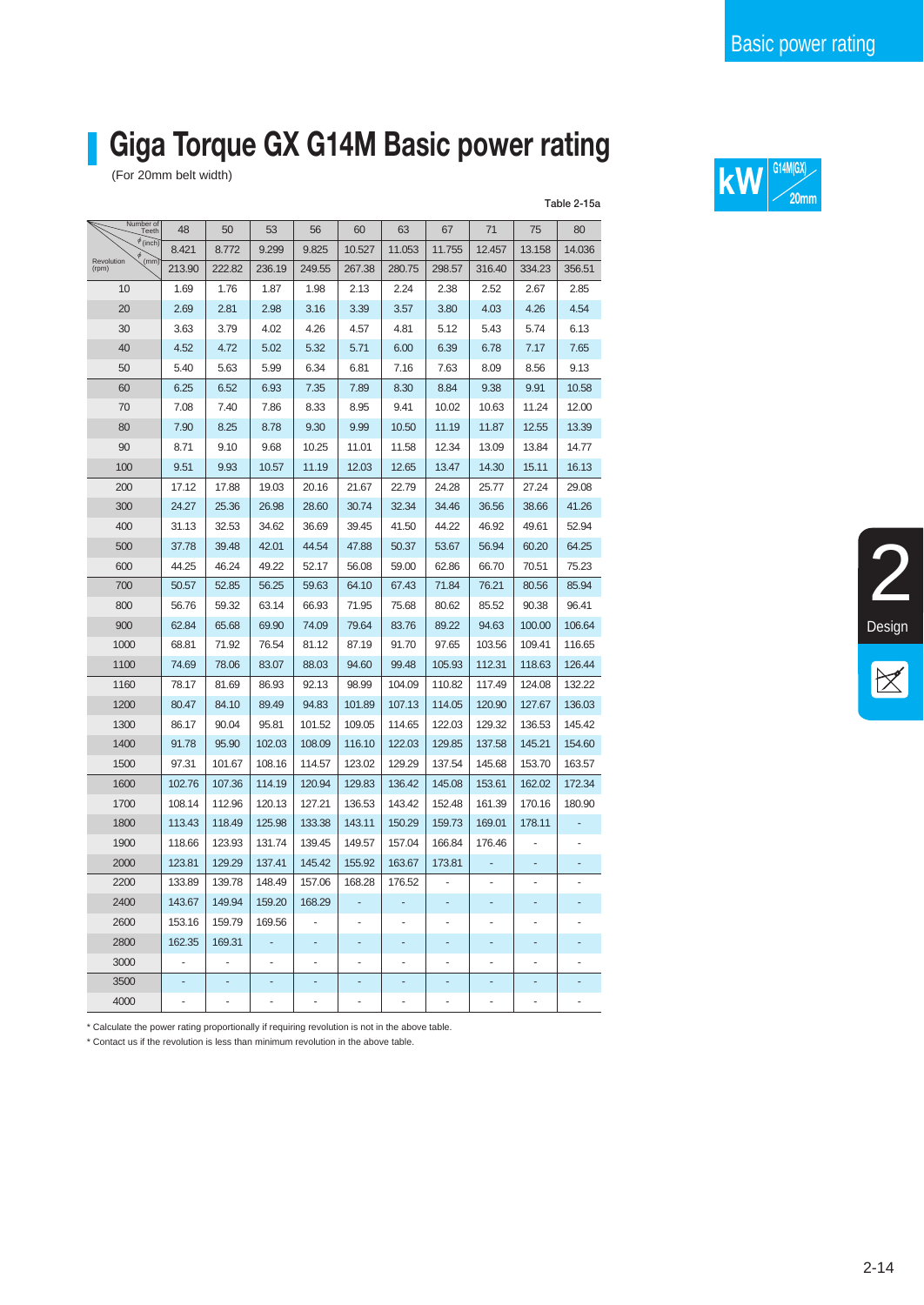## **Giga Torque GX G14M Basic power rating (torque)**

| (For 20mm belt width)<br>$N \cdot m$ |        |        |        |        |        |        |        |        |                |                |                |             | U(4)W(0)       |                |                          |
|--------------------------------------|--------|--------|--------|--------|--------|--------|--------|--------|----------------|----------------|----------------|-------------|----------------|----------------|--------------------------|
|                                      |        |        |        |        |        |        |        |        |                |                |                | Table 2-15b |                |                | 20 <sub>mm</sub>         |
| Number of<br>Teeth                   | 28     | 29     | 30     | 31     | 32     | 33     | 34     | 35     | 36             | 37             | 38             | 39          | 40             | 43             | 45                       |
| $\phi$ (inch)                        | 4.912  | 5.088  | 5.263  | 5.439  | 5.614  | 5.790  | 5.965  | 6.141  | 6.316          | 6.492          | 6.667          | 6.842       | 7.018          | 7.544          | 7.895                    |
| (mm)<br>Revolution<br>(rpm)          | 124.78 | 129.23 | 133.69 | 138.15 | 142.60 | 147.06 | 151.52 | 155.97 | 160.43         | 164.88         | 169.34         | 173.80      | 178.25         | 191.62         | 200.54                   |
| 10                                   | 909    | 945    | 980    | 1016   | 1052   | 1087   | 1123   | 1158   | 1193           | 1229           | 1264           | 1299        | 1334           | 1440           | 1510                     |
| 20                                   | 717    | 746    | 774    | 803    | 832    | 861    | 889    | 918    | 946            | 975            | 1003           | 1032        | 1060           | 1145           | 1201                     |
| 30                                   | 640    | 667    | 693    | 719    | 745    | 771    | 797    | 822    | 848            | 874            | 900            | 925         | 951            | 1028           | 1079                     |
| 40                                   | 597    | 622    | 646    | 671    | 695    | 719    | 744    | 768    | 792            | 817            | 841            | 865         | 889            | 961            | 1009                     |
| 50                                   | 568    | 592    | 615    | 639    | 662    | 685    | 709    | 732    | 755            | 778            | 801            | 825         | 848            | 916            | 962                      |
| 60                                   | 547    | 570    | 592    | 615    | 638    | 660    | 683    | 705    | 728            | 750            | 773            | 795         | 817            | 884            | 928                      |
| 70                                   | 530    | 553    | 575    | 597    | 619    | 641    | 663    | 685    | 707            | 729            | 750            | 772         | 794            | 859            | 902                      |
| 80                                   | 517    | 539    | 561    | 582    | 604    | 625    | 647    | 668    | 690            | 711            | 732            | 754         | 775            | 838            | 881                      |
| 90                                   | 506    | 528    | 549    | 570    | 591    | 612    | 634    | 655    | 676            | 697            | 717            | 738         | 759            | 821            | 863                      |
| 100                                  | 497    | 518    | 539    | 560    | 581    | 601    | 622    | 643    | 664            | 684            | 705            | 725         | 746            | 807            | 848                      |
| 200                                  | 444    | 463    | 482    | 501    | 520    | 539    | 558    | 576    | 595            | 614            | 633            | 651         | 670            | 725            | 762                      |
| 300                                  | 418    | 436    | 454    | 472    | 490    | 508    | 526    | 544    | 562            | 579            | 597            | 615         | 633            | 685            | 720                      |
| 400                                  | 401    | 418    | 436    | 453    | 471    | 488    | 505    | 523    | 540            | 557            | 574            | 591         | 608            | 659            | 693                      |
| 500                                  | 388    | 405    | 422    | 439    | 456    | 473    | 490    | 507    | 524            | 540            | 557            | 574         | 590            | 640            | 673                      |
| 600                                  | 378    | 395    | 412    | 428    | 445    | 461    | 478    | 494    | 511            | 527            | 543            | 560         | 576            | 624            | 656                      |
| 700                                  | 370    | 386    | 403    | 419    | 435    | 452    | 468    | 484    | 500            | 516            | 532            | 548         | 564            | 612            | 643                      |
| 800                                  | 363    | 379    | 395    | 411    | 427    | 443    | 459    | 475    | 491            | 507            | 522            | 538         | 554            | 601            | 632                      |
| 900                                  | 357    | 373    | 389    | 404    | 420    | 436    | 452    | 467    | 483            | 499            | 514            | 530         | 545            | 591            | 621                      |
| 1000                                 | 351    | 367    | 383    | 398    | 414    | 430    | 445    | 461    | 476            | 491            | 507            | 522         | 537            | 582            | 612                      |
| 1100                                 | 346    | 362    | 378    | 393    | 408    | 424    | 439    | 454    | 470            | 485            | 500            | 515         | 530            | 575            | 604                      |
| 1160                                 | 344    | 359    | 375    | 390    | 405    | 421    | 436    | 451    | 466            | 481            | 496            | 511         | 526            | 570            | 600                      |
| 1200                                 | 342    | 357    | 373    | 388    | 403    | 418    | 434    | 449    | 464            | 479            | 494            | 509         | 523            | 568            | 597                      |
| 1300                                 | 338    | 353    | 368    | 384    | 399    | 414    | 429    | 444    | 458            | 473            | 488            | 503         | 517            | 561            | 590                      |
| 1400                                 | 334    | 349    | 364    | 379    | 394    | 409    | 424    | 439    | 453            | 468            | 483            | 497         | 512            | 555            | 584                      |
| 1500                                 | 331    | 346    | 360    | 375    | 390    | 405    | 420    | 434    | 449            | 463            | 478            | 492         | 507            | 549            | 578                      |
| 1600                                 | 327    | 342    | 357    | 372    | 386    | 401    | 416    | 430    | 444            | 459            | 473            | 487         | 502            | 544            | 572                      |
| 1700                                 | 324    | 339    | 354    | 368    | 383    | 397    | 412    | 426    | 440            | 455            | 469            | 483         | 497            | 539            | 566                      |
| 1800                                 | 321    | 336    | 350    | 365    | 379    | 394    | 408    | 422    | 436            | 450            | 465            | 479         | 492            | 534            | 561                      |
| 1900                                 | 318    | 333    | 347    | 362    | 376    | 390    | 405    | 419    | 433            | 447            | 461            | 474         | 488            | 529            | 556                      |
| 2000                                 | 316    | 330    | 345    | 359    | 373    | 387    | 401    | 415    | 429            | 443            | 457            | 470         | 484            | 525            | 552                      |
| 2200                                 | 311    | 325    | 339    | 353    | 367    | 381    | 395    | 409    | 422            | 436            | 449            | 463         | 476            | 516            | 542                      |
| 2400                                 | 306    | 320    | 334    | 348    | 362    | 375    | 389    | 403    | 416            | 429            | 443            | 456         | 469            | 508            | 534                      |
| 2600                                 | 302    | 316    | 329    | 343    | 357    | 370    | 383    | 397    | 410            | 423            | 436            | 449         | 462            | 500            | 526                      |
| 2800                                 | 298    | 311    | 325    | 338    | 352    | 365    | 378    | 391    | 404            | 417            | 430            | 443         | 455            | 493            | 518                      |
| 3000                                 | 294    | 307    | 321    | 334    | 347    | 360    | 373    | 386    | 399            | 412            | 424            | 437         | 449            | 486            | 510                      |
| 3500                                 | 285    | 298    | 311    | 324    | 336    | 349    | 361    | 374    | 386            | 398            | 410            | 422         | 434            | ÷              | ÷                        |
| 4000                                 | 277    | 290    | 302    | 314    | 326    | 338    | 350    | 362    | $\blacksquare$ | $\blacksquare$ | $\blacksquare$ | $\omega$    | $\blacksquare$ | $\blacksquare$ | $\overline{\phantom{a}}$ |

\* Calculate the power rating proportionally if requiring revolution is not in the above table.

\* Contact us if the revolution is less than minimum revolution in the above table.